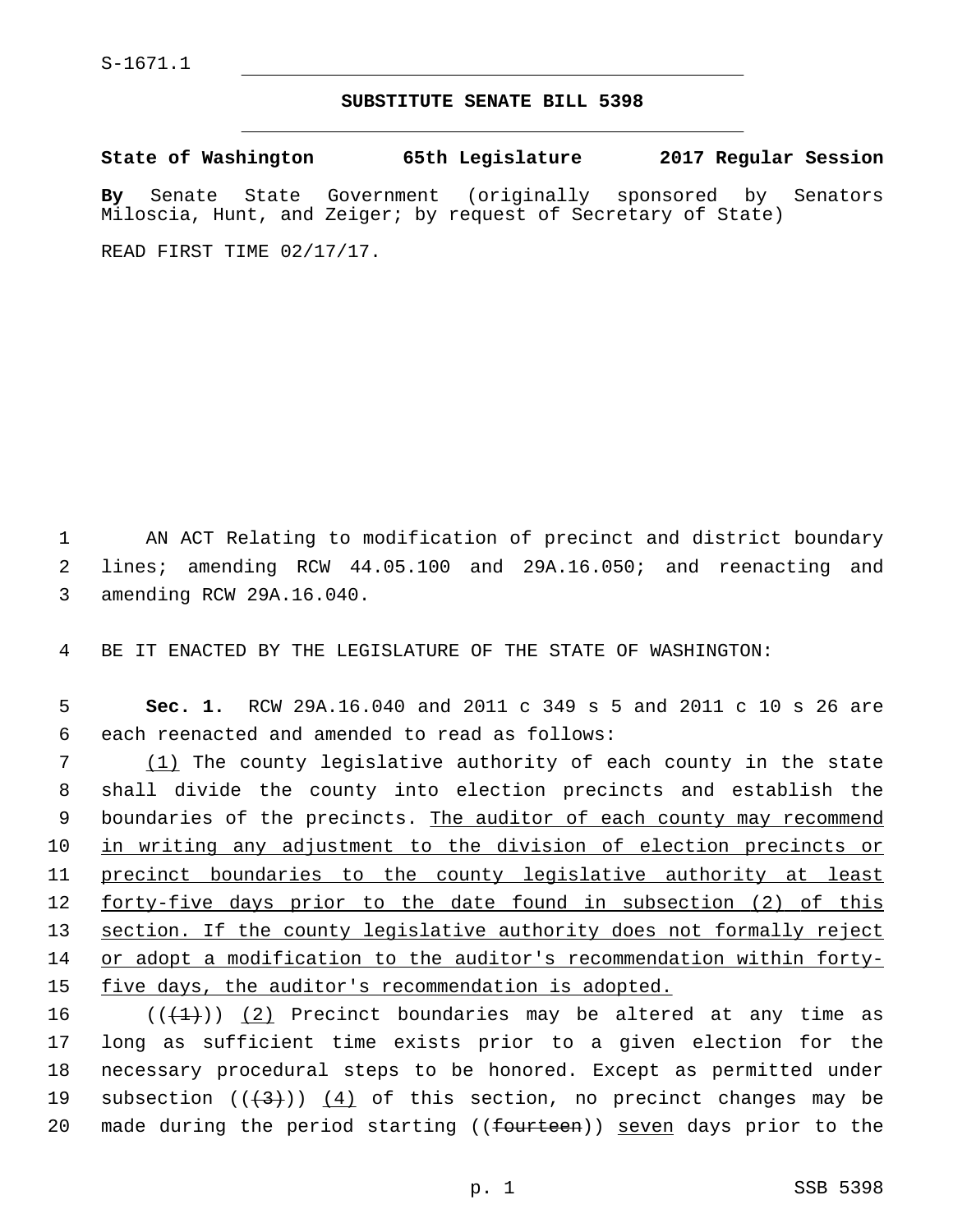first day for candidates to file for the primary election and ending 2 with the day of the general election.

 $(1+2)(1+2)$ ) (3) The ((eounty legislative authority may establish by ordinance a limitation on the)) maximum number of active registered 5 voters in each precinct ((within its jurisdiction. The number may be less than the number established by law, but in no case may the 7 number exceed)) is one thousand five hundred active registered 8 voters.

 $((+3+))$   $(4)$  The county auditor shall temporarily adjust precinct boundaries when a city or town annexes unincorporated territory to the city or town, or whenever unincorporated territory is incorporated as a city or town. The adjustment must be made as soon as possible after the approval of the annexation or incorporation. The temporary adjustment must be limited to the minimum changes necessary to accommodate the addition of the territory to the city or town, or to establish the eligible voters within the boundaries of the new city or town, and remains in effect only until precinct boundary modifications reflecting the annexation or incorporation are 19 officially adopted by the county legislative authority as set forth 20 in subsection  $(1)$  of this section.

 **Sec. 2.** RCW 44.05.100 and 2002 c 4 s 1 are each amended to read 22 as follows:

 (1) Upon approval of a redistricting plan by three of the voting 24 members of the commission, but not later than ((January 1st)) 25 November 20th of the year ending in  $((\text{two}))$  one, the commission shall 26 submit the plan to the legislature.

 (2) After submission of the plan by the commission, the legislature shall have the next thirty days during any regular or special session to amend the commission's plan. If the legislature amends the commission's plan the legislature's amendment must be approved by an affirmative vote in each house of two-thirds of the members elected or appointed thereto, and may not include more than two percent of the population of any legislative or congressional 34 district.

 (3) The plan approved by the commission, with any amendment approved by the legislature, shall be final upon approval of such amendment or after expiration of the time provided for legislative amendment by subsection (2) of this section whichever occurs first, and shall constitute the districting law applicable to this state for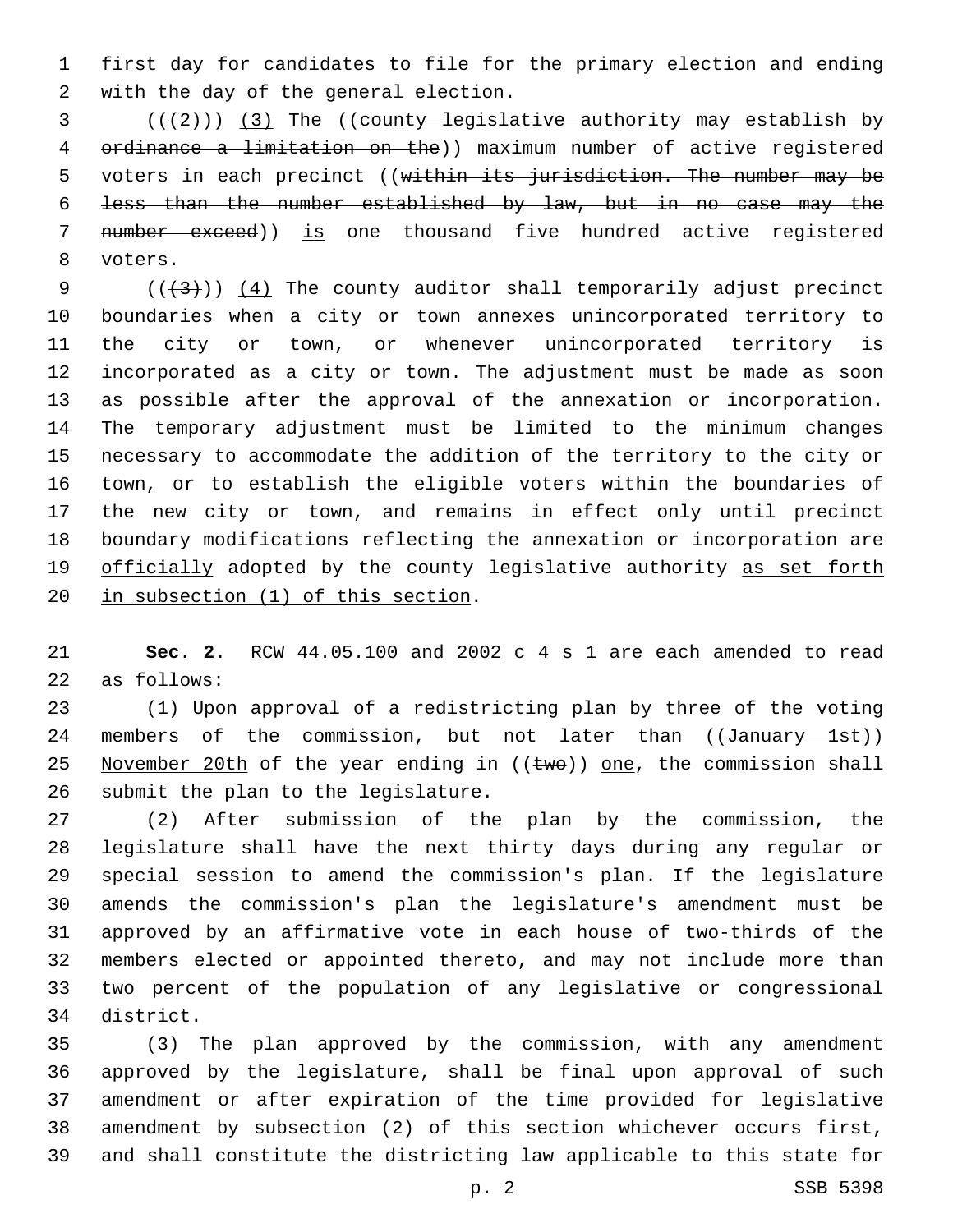legislative and congressional elections, beginning with the next elections held in the year ending in two. This plan shall be in force until the effective date of the plan based upon the next succeeding federal decennial census or until a modified plan takes effect as 5 provided in RCW 44.05.120(6).

 (4) If three of the voting members of the commission fail to approve and submit a plan within the time limitations provided in subsection (1) of this section, the supreme court shall adopt a plan 9 by ((March)) February 1st of the year ending in two. Any such plan approved by the court is final and constitutes the districting law applicable to this state for legislative and congressional elections, beginning with the next election held in the year ending in two. This plan shall be in force until the effective date of the plan based on the next succeeding federal decennial census or until a modified plan 15 takes effect as provided in RCW 44.05.120(6).

 **Sec. 3.** RCW 29A.16.050 and 2003 c 111 s 405 are each amended to 17 read as follows:

 (1) Every voting precinct must be wholly within a single congressional district, a single legislative district, a single 20 district of a county legislative authority( $(-$  and, if applicable, a 21 single city)). Every voting precinct must be either wholly outside of any city or town, or wholly within a single city or town and, where applicable, a single council district or ward of that city or town.

 (2) Every voting precinct shall be composed, as nearly as 25 practicable, of contiguous and compact areas. Subject to the restrictions on precinct boundaries in subsection (1) of this section 27 and the maximum registered voter count established in RCW 29A.16.040(3), (a) an unincorporated area entirely surrounded by one or more cities or towns, or an unincorporated area lying between the boundaries of one or more cities or towns and the boundary of a county, congressional district, legislative district, or county legislative authority district, may be included in a single precinct with other such areas or with nearby unincorporated territory, and (b) incorporated areas that are not contiguous with the remainder of the city or town of which they are a part may be included in the geographically nearest precinct belonging to that city or town.

 (3) ((Except as provided in this subsection, changes to the 38 boundaries of any)) Precinct ((shall)) boundaries must preferentially follow local jurisdictional and electoral district boundaries and